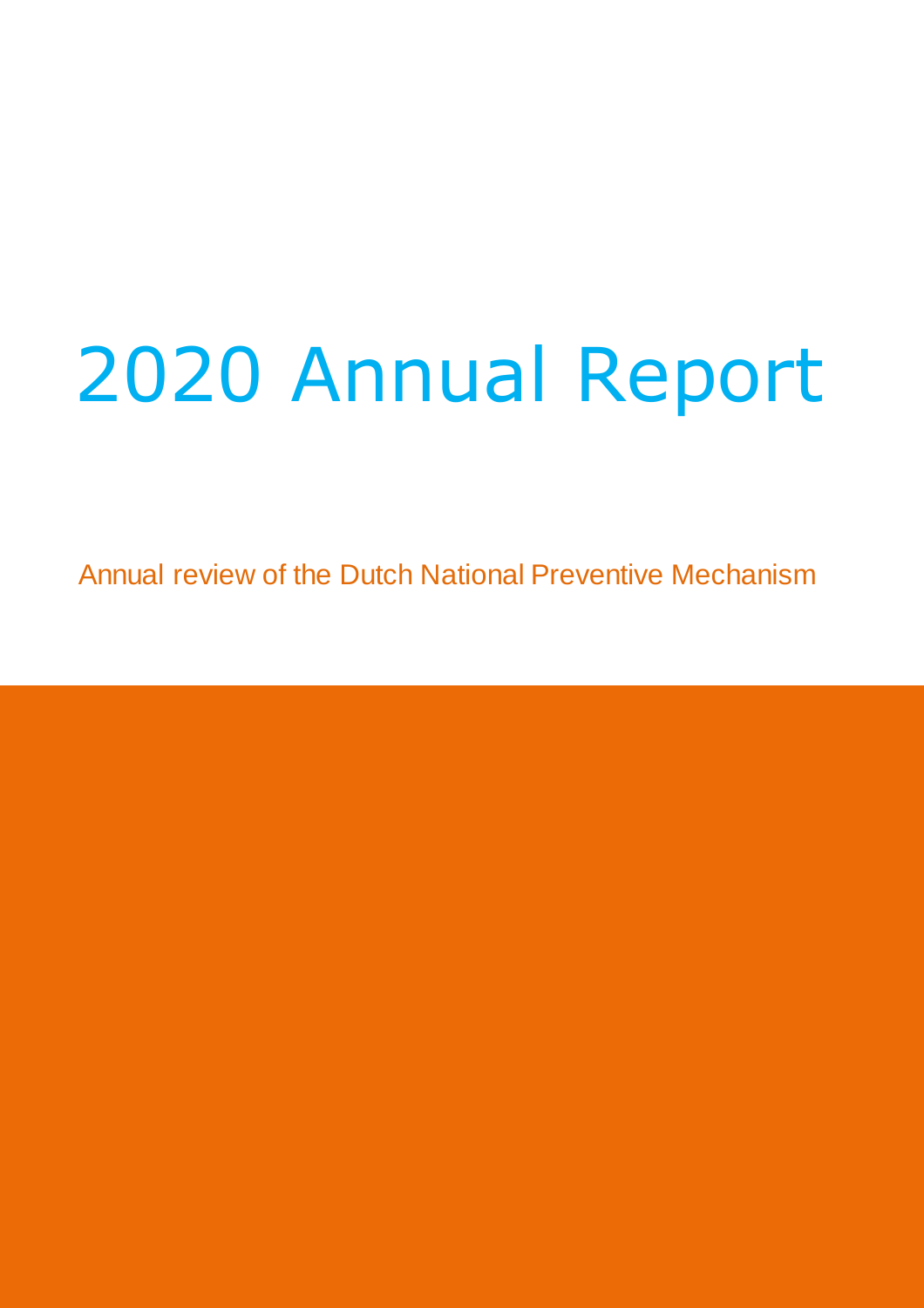# **Contents**

<span id="page-1-0"></span>

| <b>Monitoring</b>                                       |    |
|---------------------------------------------------------|----|
| Medical care                                            |    |
| Terrorist detention units                               | 6  |
| Police custody                                          | 6  |
| Life sentence prisoners                                 |    |
| Forensic care                                           |    |
| The Custodial Institutions Agency in times of COVID-197 |    |
| Young offenders institutions                            | 8  |
| Migration                                               | 9  |
| <b>About the National Preventive Mechanism</b>          |    |
| Activities in 2020                                      | 11 |
| <b>Appendices</b>                                       |    |
| NPM consultation member profile matrix                  |    |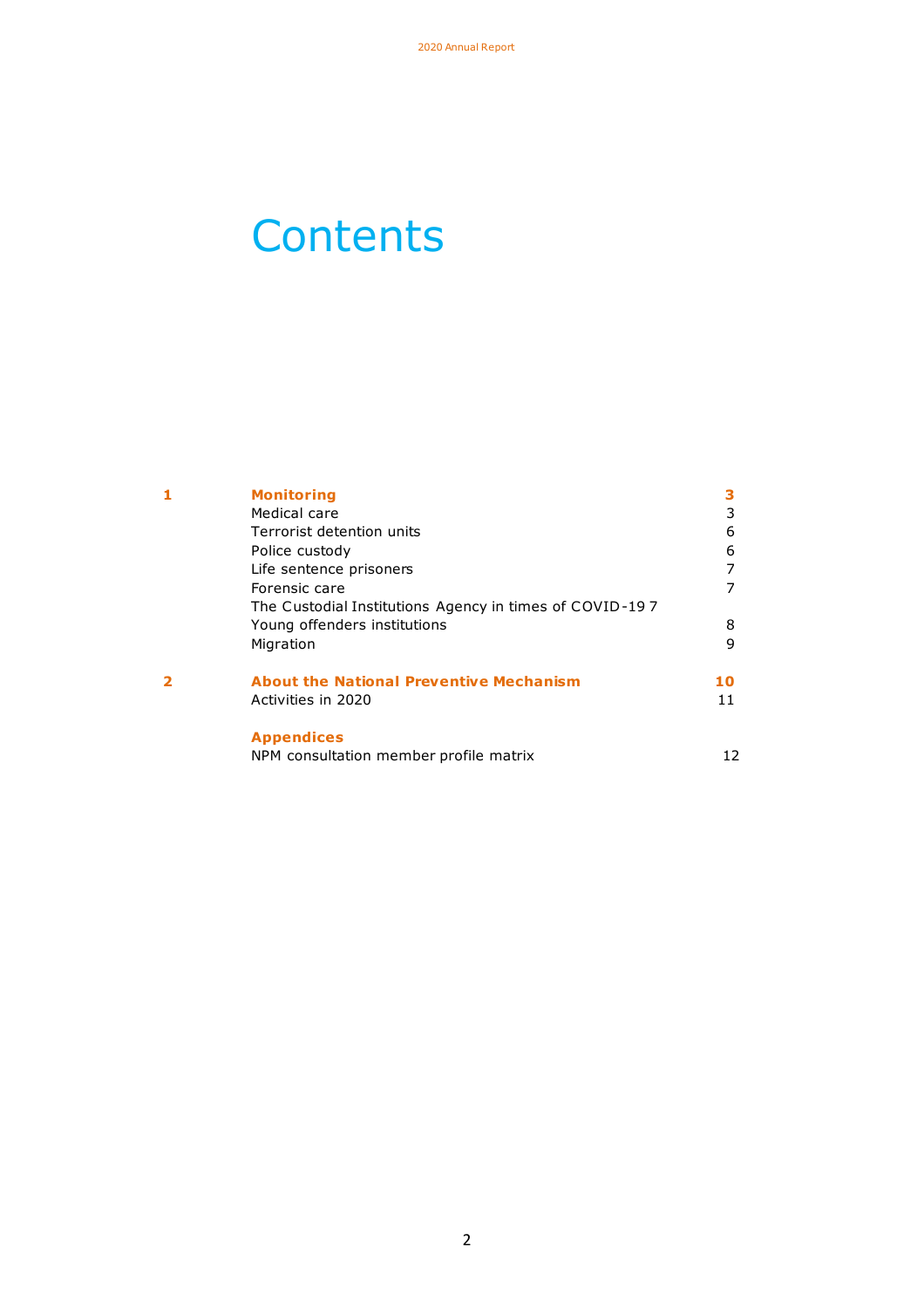

# <span id="page-2-0"></span>**1** Monitoring

No one should be treated in a degrading or humiliating manner. This aim also applies in the Netherlands to those detained, cared for or treated under nonconsensual conditions, or whose freedom has been restricted by the government in any other way. Under the United Nations Optional Protocol to the Convention against Torture (OPCAT)<sup>1</sup>, organisations with a supervisory or advisory role in the area of people whose freedom has been restricted in the Netherlands together form the National Preventive Mechanism (NPM). In this annual report for 2020, the NPM reports on the conditions and the treatment of detainees or people whose freedom has been restricted. This annual report was published after the usual date on account of the exploratory study into the implementation of the NPM.

According to the annual report, the rights of those whose freedom has been restricted in the Netherlands are respected. Based on the outcomes of these monitoring efforts, the NPM concludes that people whose freedom has been restricted are cared for in an adequate and conscientious manner. There are, however, recommendations to further strengthen human rights at the legislative, policy and implementation level.

The following sections contain the main findings of the NPM's monitoring activities in 2020.

# Medical care

j

As part of the NPM, the Health and Youth Care Inspectorate monitors the nonconsensual treatment of clients and patients in mental health care, nursing home care, care for the disabled and youth care, as well as monitoring medical care in asylum seekers' centres and medical care for detainees.

Care provided to detainees must be of the same quality as care received by free members of society. However, those held in prisons or forensic hospitals are not

 $1$  A ccording to Article 3 of the OPCAT, member states are obliged to 's et up, designate or maintain [...] one or s everal visiting bodies for the prevention of torture and other cruel, inhuman or degrading treatment or punishment'. T hese bodies, responsible for c onducting s ite visits within the member state, are referred to as the NPM.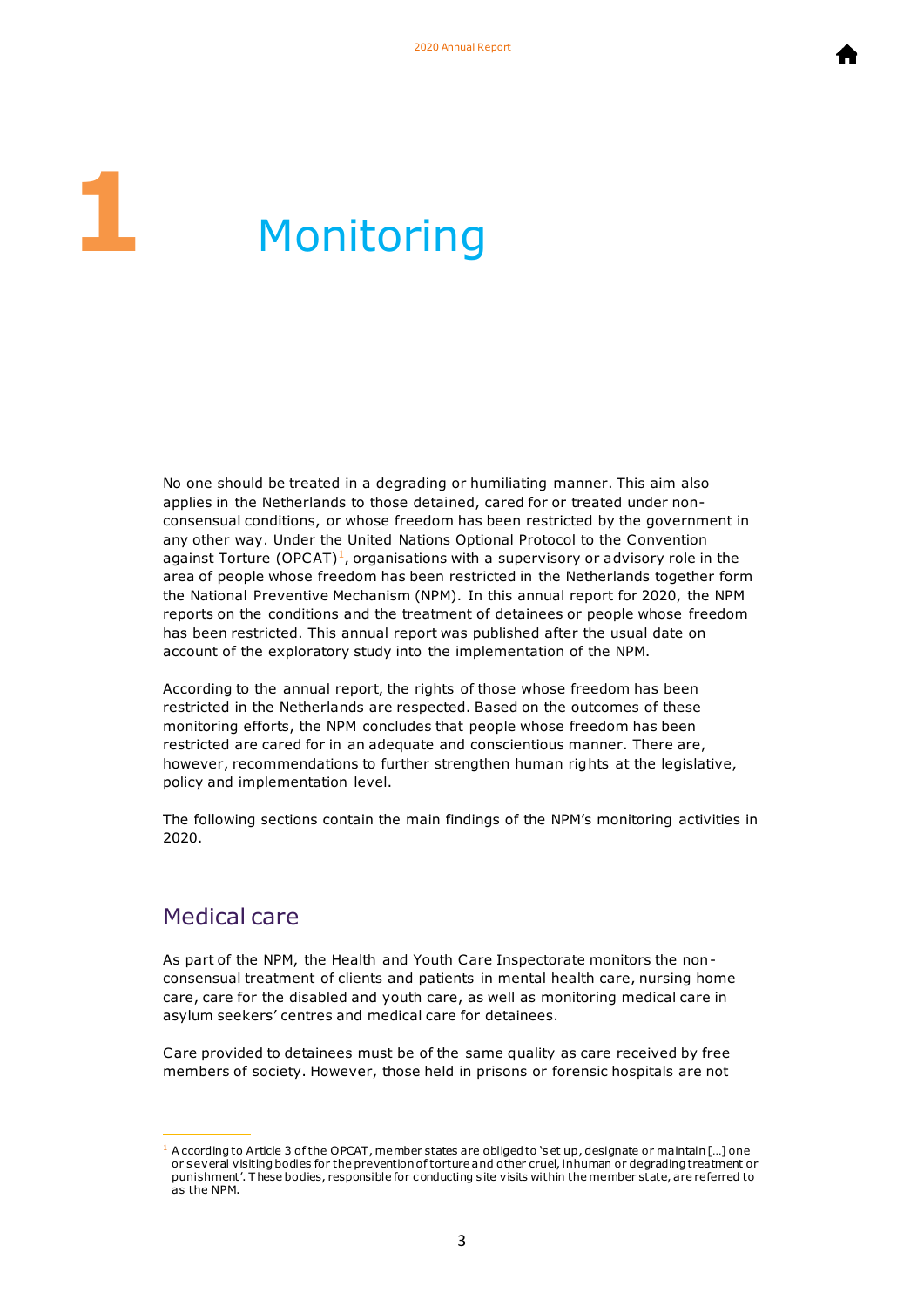

free to choose their doctor or practitioner. This makes it even more important to monitor the care received in custodial institutions.

All sectors under supervision must operate on the principle that coercion is only to be applied if no other option remains ('no, unless'). Ways to achieve this include good preventive policy, individually tailored care, high-quality skilled healthcare practitioners and management focus on quality. The Health and Youth Care Inspectorate assessed these topics at a large number of care providers. Its assumption is that, if the applicable standards in these areas are met, there will be less need for restrictions on freedom and coercion, which will benefit clients' or patients' quality of life. The Health and Youth Care Inspectorate has published all inspection reports on [www.igj.nl.](http://www.igj.nl/) Its main findings have been outlined in the [report](https://www.igj.nl/publicaties/jaarverslagen/2021/02/12/jaarverslag-2020-in-vogelvlucht) entitled: '*2020 in vogelvlucht*' (2020 in brief). The next sections highlight a number of findings from 2020, in particular those that relate to prevention and reducing the use of coercion in care.

#### *Care greatly impacted by COVID-19*

COVID-19 had a profound impact on care in 2020. The Health and Youth Care Inspectorate devoted a great deal of effort to monitoring coronavirus testing and vaccines, among other things. It also gathered data on the first wave of the coronavirus and published information on this in a number of sector reports. In addition, the Inspectorate monitored good treatment for the coronavirus in penitentiary institutions and detention centres, for young people in young offenders institutions and for patients under a hospital order in forensic psychiatric centres. The measures that were put in place led to significant changes in the living environment within institutions. Among staff and those held in the justice system, there was both opposition to and support for the measures that were introduced. The Custodial Institutions Agency and the custodial institutions themselves took swift and adequate action in response to the first wave of COVID-19, with institutions pursuing a clear approach. The Inspectorate published the following [report](https://www.igj.nl/onderwerpen/coronavirus/documenten/rapporten/2020/10/20/factsheet-covid-19-in-penitentiaire-inrichtingen-detentiecentra-justitiele-jeugdinrichtingen-en-forensisch-psychiatrische-centra) on this: '*COVID-19 in penitentiaire inrichtingen, detentiecentra, justitiële jeugdinrichtingen en forensisch psychiatrische centra*' (COVID-19 in penitentiary institutions, detention centres, young offenders institutions and forensic psychiatric centres).

#### *Focus and ambition reduce freedom-restricting measures in youth mental healthcare and special education centres*

The Health and Youth Care Inspectorate visited a total of 12 locations for 7 special education centres and 4 institutions for youth mental healthcare. The Inspectorate reviewed the approach taken by institutions in order to reduce freedom-restricting measures, highlighting positive developments such as things that had gone well and any good examples, as well as areas for improvement and obstacles. All the institutions visited are working to reduce freedom-restricting measures. However, freedom restrictions are still a regular occurrence, including unintentionally at times. This is undesirable, especially where these young and vulnerable individuals are concerned. Use of freedom-restricting measures, such as being sent to their own rooms or being placed in a segregation unit, is only permitted if no alternatives are available.

The Inspectorate observed that, in reducing freedom-restricting measures, the majority of institutions attach great importance to a transparent treatment culture.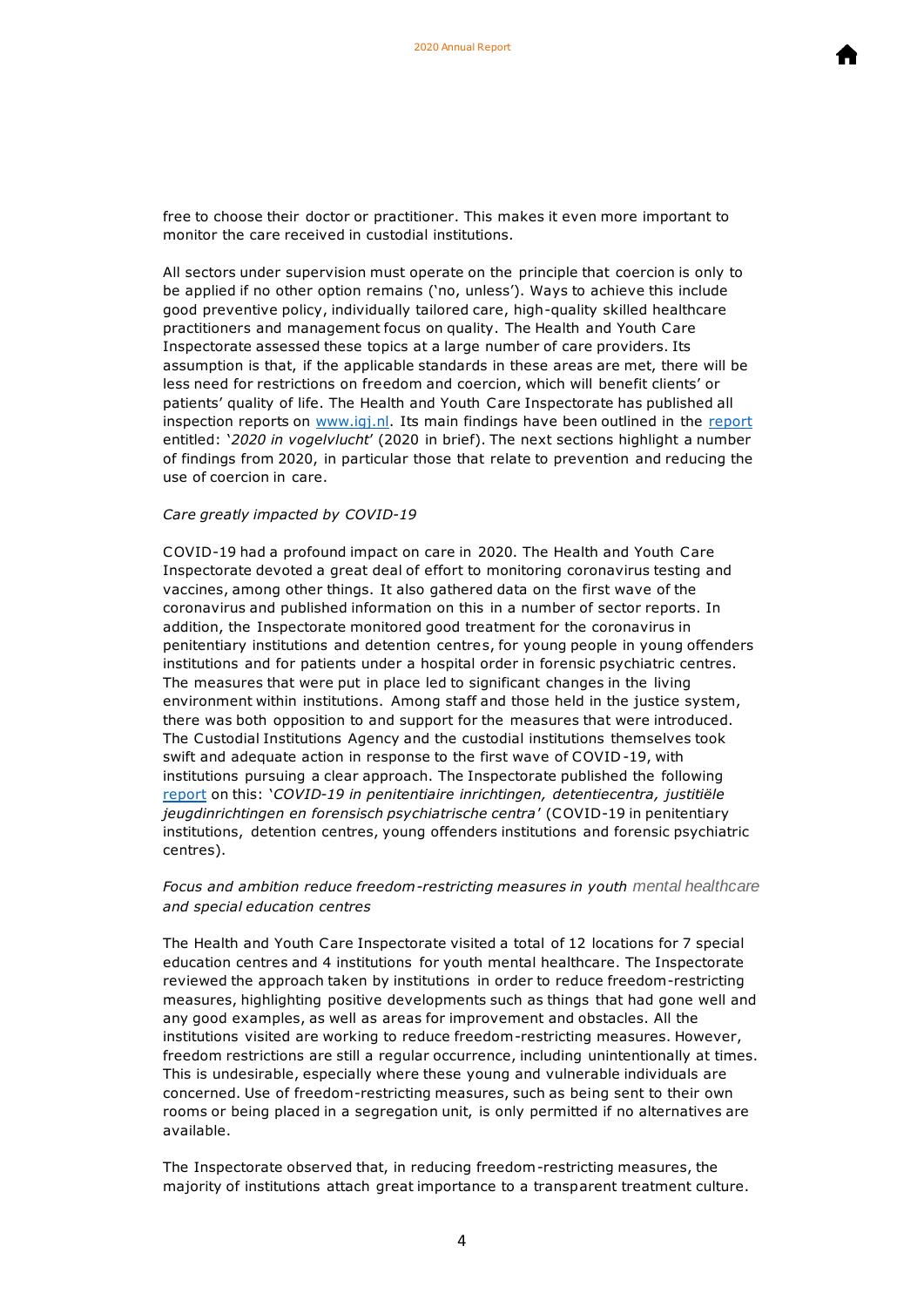

If there is a good relationship between young people and professionals that includes a custom approach, treatments are often successful without any freedom-restricting measures being necessary. In contrast, unstable teams with turnover among professionals are a hindrance to the reduction of freedom-restricting measures. This is because no relationship is developed with the young people in the group. The complexity of problems is also increasingly a limiting factor. This is the case in both special education centres and youth mental healthcare. In addition, it is often challenging to find suitable follow-up care facilities for young people who have completed treatment.

Some young people with a minor mental impairment run into difficulty, at home, at school or within society. They may be admitted to a special education centre. Youth mental healthcare services provide treatment for young people and young adults suffering from a mental condition that severely restricts their ability to function or increases the risk of disruption to their development. This review is a continuation of monitoring activities carried out in secure youth care institutions during the first six months of 2019. The review was reported on in this [fact sheet](https://www.igj.nl/binaries/igj/documenten/publicaties/2019/06/11/factsheet-terugdringen-vrijheidsbeperkende-maatregelen/DEF+IGJ+Factsheet+Terugdringen+vrijheidsbeperkende+maatregelen+toegankelijk.pdf) published in 2019. The Inspectorate will continue to monitor this topic over the years to come.

See also the report entitled *'Aandacht en [ambities leiden tot minder](https://www.igj.nl/actueel/nieuws/2020/06/17/aandacht-en-ambities-leiden-tot-minder-vrijheidsbeperkende-maatregelen-in-jeugd-ggz-en-behandelcentra)  [vrijheidsbeperkende maatregelen in jeugd-geestelijke gezondheidszorg en](https://www.igj.nl/actueel/nieuws/2020/06/17/aandacht-en-ambities-leiden-tot-minder-vrijheidsbeperkende-maatregelen-in-jeugd-ggz-en-behandelcentra)  [behandelcentra](https://www.igj.nl/actueel/nieuws/2020/06/17/aandacht-en-ambities-leiden-tot-minder-vrijheidsbeperkende-maatregelen-in-jeugd-ggz-en-behandelcentra)*' (Focus and ambition reduce freedom-restricting measures in youth mental healthcare and special education centres).

#### *Monitoring new legislation*

The Mandatory Mental Healthcare Act (*Wet verplichte geestelijke gezondheidszorg*) and the Care and Compulsion (Psychogeriatric and Intellectually Disabled Patients) Act (*Wet zorg en dwang*) came into force on 1 January 2020. A key objective of this legislation is to strengthen the legal position of clients and their families and nextof-kin. The aim of the Mandatory Mental Healthcare Act is to prevent involuntary treatment, restrict involuntary treatment to the shortest possible duration and increase the quality of care, whether involuntary or otherwise. In this area, the Health and Youth Care Inspectorate chose to focus its monitoring activities on identifying and raising issues and promoting improvement. There is scope here to align care with the new statutory requirements. Monitoring activities were guided by the question whether the quality and safety of care was at stake or whether the use of coercion was unlawful.

Partly because of the COVID-19 pandemic, there is only a limited view of the first three months of the Mandatory Mental Healthcare Act and the Care and Compulsion Act in 2020. The Inspectorate did, however, present an [initial impression](https://www.igj.nl/onderwerpen/wetten-in-ons-toezicht/documenten/publicaties/2020/06/30/noodzaak-tot-samenwerken-bij-gedwongen-zorg) of its inspection findings.

A follow-up to this was given in the [publication](https://www.igj.nl/publicaties/publicaties/2020/12/02/de-zorgvuldige-uitvoering-van-dwang-in-de-zorg-echt-goed-regelen-kan-alleen-regionaal) covering the April-September 2020 period. During these months, the Inspectorate visited 19 care providers, focusing specifically on the aspect of coercion in care. In this period, the Inspectorate received 50 reports and signs and approximately 300 rulings by complaints committees. The Inspectorate's focus is on the implementation of the two Acts and issues in the practical application of the Acts. Almost one year on from their introduction, a number of bottlenecks remain, despite all the extra efforts by the care sector. Examples include the administrative burden experienced by healthcare practitioners with regard to the implementation of these Acts, the recording of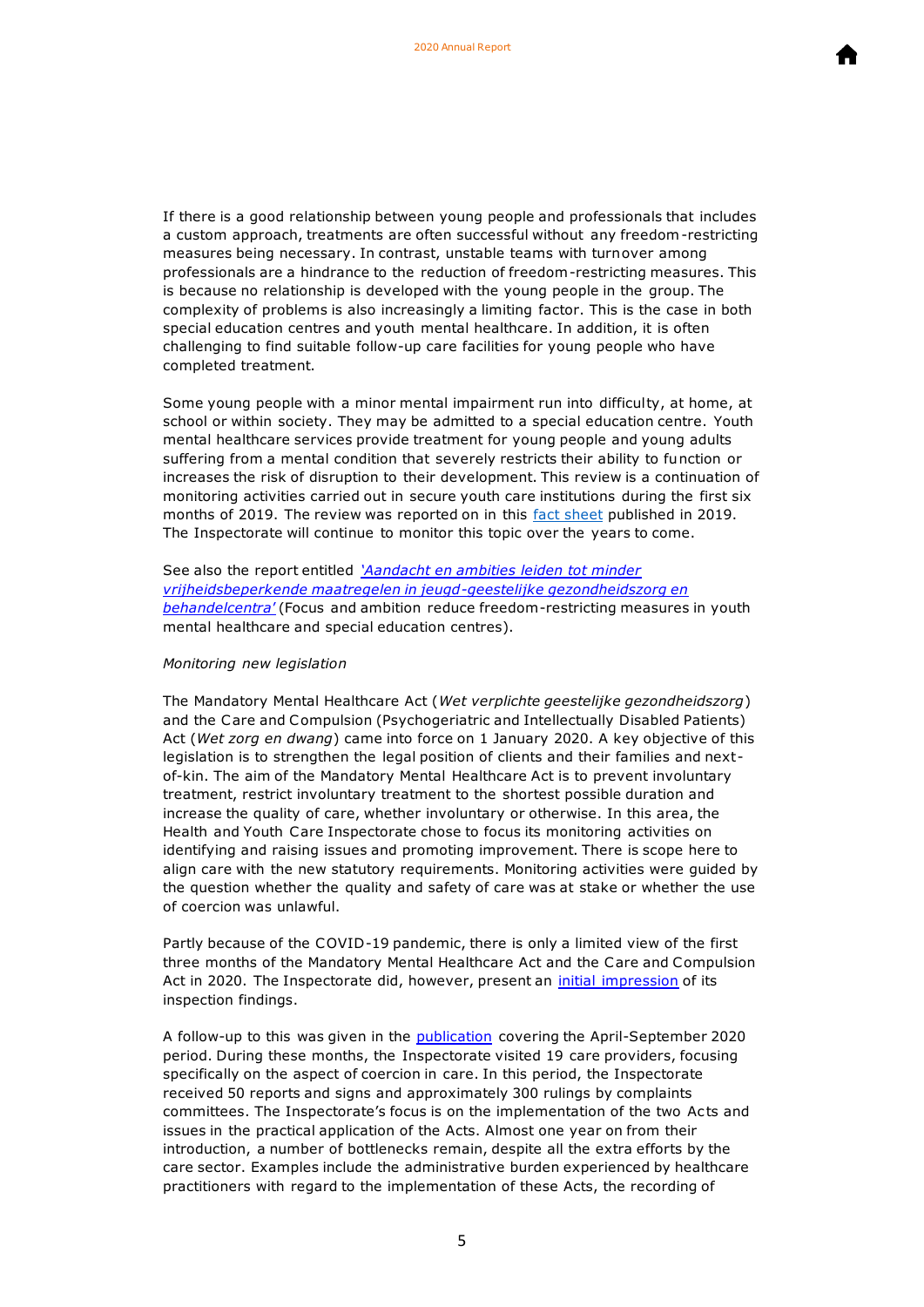

mandatory care and professional development for healthcare practitioners. Healthcare practitioners endeavour to reduce coercion as much as possible, but proper arrangements in relation to key matters are taking too long to put in place. At times, this is complicated further still by the coronavirus measures in the care sector. At regional level in particular, care offices, health insurers and providers in mental healthcare, care for the disabled and care for the elderly must make arrangements regarding the available crisis shelter facilities and beds.

# Terrorist detention units

In the year under review, the Commissions of Oversight for Penitentiary Institutions observed that a number of measures were put in place with regard to individuals suspected or convicted of terrorist offences. One of these is an increase from 7 to 14 available spaces in the terrorist detention unit at the De Schie location of the Rotterdam Penal Institution. Contrary to the individual regime in place and previous policies, a number of activities, including work and sports, are undertaken jointly. Friday prayers for Islamic detainees are held with the imam positioned behind glass.

The Zwolle Penal Institution is also creating additional spaces, in particular for women returnees from Syria who are required to appear before a Dutch court for suspected terrorist crimes.

And finally, the Vught terrorist detention unit has increased its capacity to more than 36 spaces. Vught also hosts the central reception department, which analyses the personal profiles used during selection and placement.

# Police custody

*Police*

The Commissions of Oversight for Police Custody – of which there are ten, spread throughout the country – monitor the accommodation, safety, care, treatment and transport of detainees, as provided by the police forces. This relates to both cell blocks that provide 24-hour care, including an overnight stay, and locations offering only a day room area. Custody facilities include holding rooms available to local police teams and holding rooms in court buildings, where detainees stay before they appear in court.

The assessment framework used by the Commissions naturally covers national and international legislation and regulations, as well as supplementary rules or instructions imposed internally within the police forces, such as the *Landelijk Reglement Arrestantenzorg* (National Police Custody Regulations). Each year, the Commissions consult to choose the topics they will highlight during their monitoring activities in particular. In 2020, these topics were emergency response, medical care and care for minors.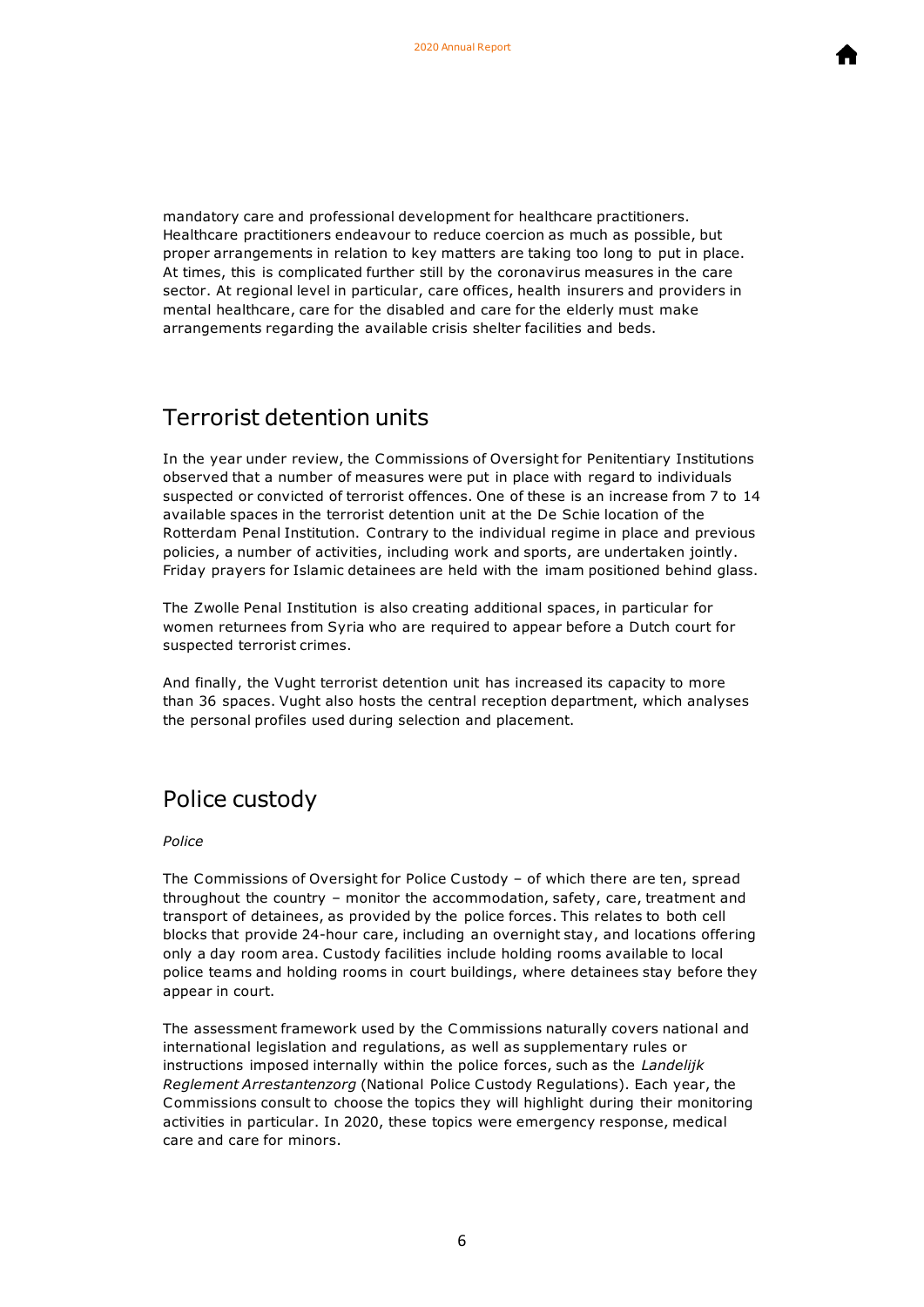

On the whole, the police custody facilities provided have been unreservedly assessed as good. The accommodation is up to standard, as are the medical care, the practical care in providing for food and outdoor exercise/leisure activities and personal care. The custody officers treat arrestees with care and respect.

Elements of the emergency response – the currency of and familiarity with evacuation plans and the organisation and evaluation of evacuation exercises – are a recurring area of concern, as a result of which emergency response was selected as a topic for 2020. Unfortunately, it was concluded that arrangements are still inadequate, particularly in the holding rooms of local police teams. The number of exercises held is often insufficient, and familiarity with evacuation plans is lacking. For this reason, the Commissions, when presenting their 2020 annual reports, requested that chief officers dedicate specific attention to this.

The Commissions of Oversight for Police Custody maintain good relations with the police, at both the local and the national level. Locally, findings are promptly reported to senior police custody officers. Issues requiring attention at several locations and in several police units are discussed at national level by the National Centre for the Commissions of Oversight for Police Custody with the national portfolio holder.

#### *Royal Netherlands Marechaussee (KMar)*

The Detention Areas Supervisory Commission of the Royal Netherlands Marechaussee forms part of the NPM. The Commission monitors the detention facilities managed and used by the Royal Netherlands Marechaussee and the care provided by the latter to those who have been detained or taken into custody in these facilities. The annual report prepared by the Commission shows it visited 12 sites in 2020, meaning all detention sites received a visit over the 2018-2020 period.

Generally speaking, the treatment and care of those held in the detention facilities of the Royal Netherlands Marechaussee were found to be adequate. The 2020 inspections did not reveal any shocking facts. The recommendations made (for example organising regular disaster response exercises) have been or are being actioned by the relevant brigade commanders.

#### Life sentence prisoners

The Commissions of Oversight for Penitentiary Institutions noted increased dynamics with regard to life sentence prisoners.

When taking administrative decisions, the executive may increase the value attributed to expert opinions by the special advisory bodies serving the government (the Minister for Legal Protection). This follows from case law established by the European Court of Human Rights in Strasbourg and further elucidation of rulings by the Dutch Supreme Court.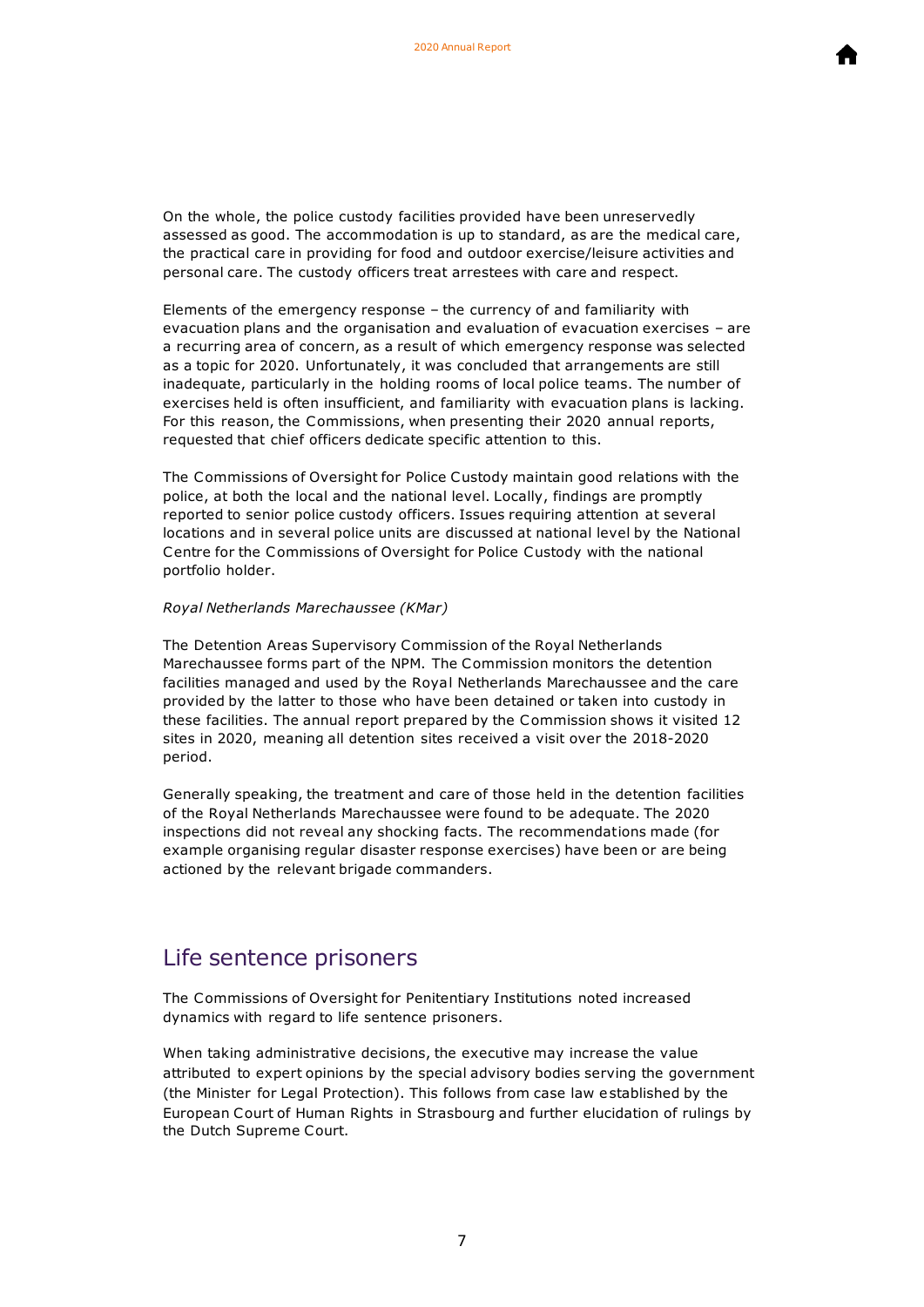

In these, the European Court of Human Rights and the Supreme Court have created the possibility that some convicted individuals still retain a prospect of release after many years, even in the event that the Minister refuses this.

### Forensic care

In 2020, the Inspectorate of Justice and Security carried out a [review](https://www.inspectie-jenv.nl/actueel/nieuws/2020/10/14/inspectie-jenv-onverantwoord-grote-druk-op-fpc’s) of forensic psychiatric centres. These are secure hospitals for the mandatory admission of individuals sentenced to detention under a hospital order with compulsory treatment. In its review, the Inspectorate of Justice and Security concluded that additional investment is required to prevent a deadlock in the forensic care system. This is because supervision of forensic patients' resocialisation by the forensic psychiatric centres has come under excessive pressure due to a number of factors.

When enforcing a hospital order, a delicate balance must be struck each time between the social mandate to keep society safe and the incremental increase in leave for forensic patients for the purpose of their phased return to society. The Inspectorate of Justice and Security feels that the ability to safeguard that balance is under threat. Although the choices by forensic psychiatric centres in the course of a resocialisation process should be guided by this balance, the Inspectorate found that this is not always the case. This is in part due to staff shortages and a lack of treatment places in hospitals, as well as a lack of follow-up care facilities (transitional care spaces) in treatment units subject to a lighter regime. Forensic psychiatric centres must be able to provide more custom treatment, free from constraints such as a lack of time, space or funds.

In addition to this overarching review, the Inspectorate of Justice and Security also reviewed the resocialisation process in a specific case. This case related to a forensic patient on trial leave who became suspected of involvement in the death of a former forensic patient. The [review](https://www.inspectie-jenv.nl/actueel/nieuws/2020/10/14/onvoldoende-regie-fpc-de-oostvaarderskliniek-bij-resocialisatie-tbs-gestelde) showed that the forensic psychiatric centre did not adequately supervise the resocialisation process of a forensic patient on trial leave. The forensic psychiatric centre also lacked insight into the patient's personal contacts.

### The Custodial Institutions Agency in times of COVID-19

There is more to supervision than merely carrying out reviews. It is important for the Inspectorate of Justice and Security to understand the state of affairs at implementing bodies. Insight into this is gained via interviews, site visits and linking up with data flows (in the form of incident or other reports, for instance). This enables the Inspectorate of Justice and Security to build a better picture of operations within the organisations and institutions being supervised and strengthen stakeholder relations.

During the coronavirus pandemic, the Inspectorate of Justice and Security was not able to carry out as many physical visits to the individual locations/departments of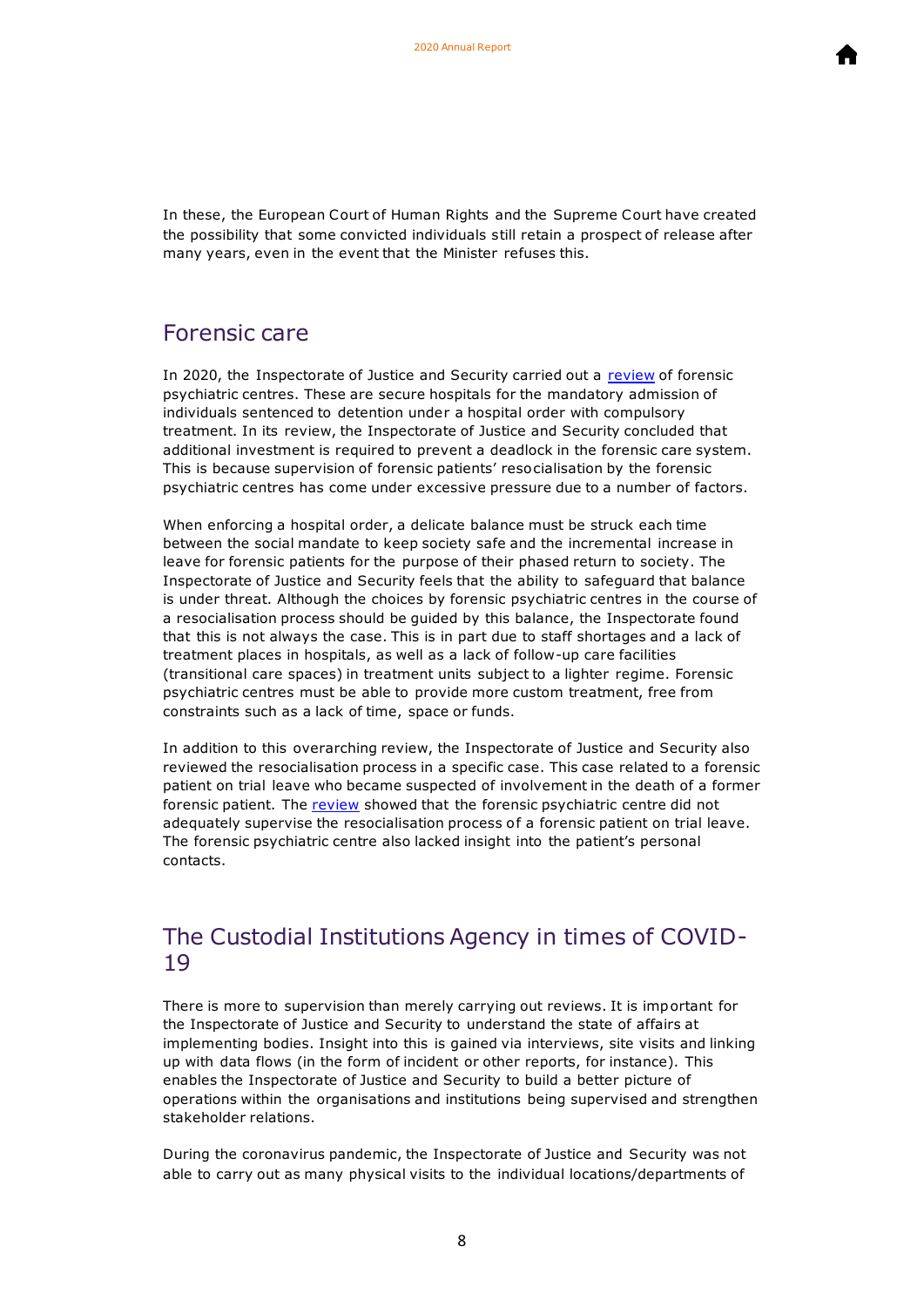

the Custodial Institutions Agency. Visits and contacts took place by digital means wherever possible. This included virtual visits to a number of units in the Transport and Support Department, whose responsibilities include the transport of arrestees, detainees and foreign nationals. In order to monitor events at the various sites/departments, the Inspectorate of Justice and Security accessed data flows within the Custodial Institutions Agency. In addition to this, it organised telephone or virtual interviews with all penitentiary institutions and detention centres in relation to the impact of the coronavirus and the measures put in place to prevent onward transmission at their sites. This topic was also actively raised and addressed in all conversations with the head office and national services of the Custodial Institutions Agency for instance.

# Young offenders institutions

Integrated monitoring of young offenders institutions is carried out as a collaboration between four Inspectorates: the Inspectorate of Justice and Security, the Health and Youth Care Inspectorate, the Netherlands Labour Authority and the Inspectorate of Education. With the coronavirus creating a physical distance between the Inspectorates during inspections, regular monitoring of the young offenders institutions changed in 2020. The Inspectorates further strengthen internal access to data by tapping into existing data flows wherever poss ible and by receiving operational information from the institutions and the Custodial Institutions Agency on a regular basis. In parallel with this, the Inspectorates intensified their contacts with institutions, associated schools and alliance partners, by organising frequent rounds of online or offline interviews with administrators, works councils and supervisory boards, for instance. This enabled the parties to identify and share bottlenecks and good practices. The Inspectorates visited institutions in person as necessary.

During this period, monitoring of young offenders institutions also focused more specifically on issues in the system, including concerns in relation to preconditions such as capacity and staff shortages. The Inspectorates raised these issues with commissioning and contracting parties. The Inspectorates issued several [reports](https://www.inspectie-jenv.nl/actueel/nieuws/2021/03/04/inspecties-houden-zorgen-over-justitiele-jeugdinstellingen-en-scholen) on progress made in 2021.

#### Migration

#### *Forced repatriation*

The Inspectorate of Justice and Security report entitled *[Toezicht op terugkeer in](https://www.inspectie-jenv.nl/actueel/nieuws/2020/08/10/begeleide-terugkeer-2019-informatie-uitwisseling-blijft-een-zorgpunt)  [2019](https://www.inspectie-jenv.nl/actueel/nieuws/2020/08/10/begeleide-terugkeer-2019-informatie-uitwisseling-blijft-een-zorgpunt)* (Monitoring of repatriation in 2019) – published in 2020 – shows that the accompanied repatriation of foreign nationals typically proceeds in a safe, careful and humane manner. The exchange of information between the parties involved remains an area for concern, even though it has improved somewhat in recent years. The monitoring activities reported in 2020 (*[Jaarbrief Terugkeer](https://www.inspectie-jenv.nl/Publicaties/brieven/2021/05/20/brief-jaarbrief-terugkeer-vreemdelingen-2020)  [vreemdelingen 2020](https://www.inspectie-jenv.nl/Publicaties/brieven/2021/05/20/brief-jaarbrief-terugkeer-vreemdelingen-2020)* (2020 Annual Statement on the return of foreign nationals)) confirm this finding.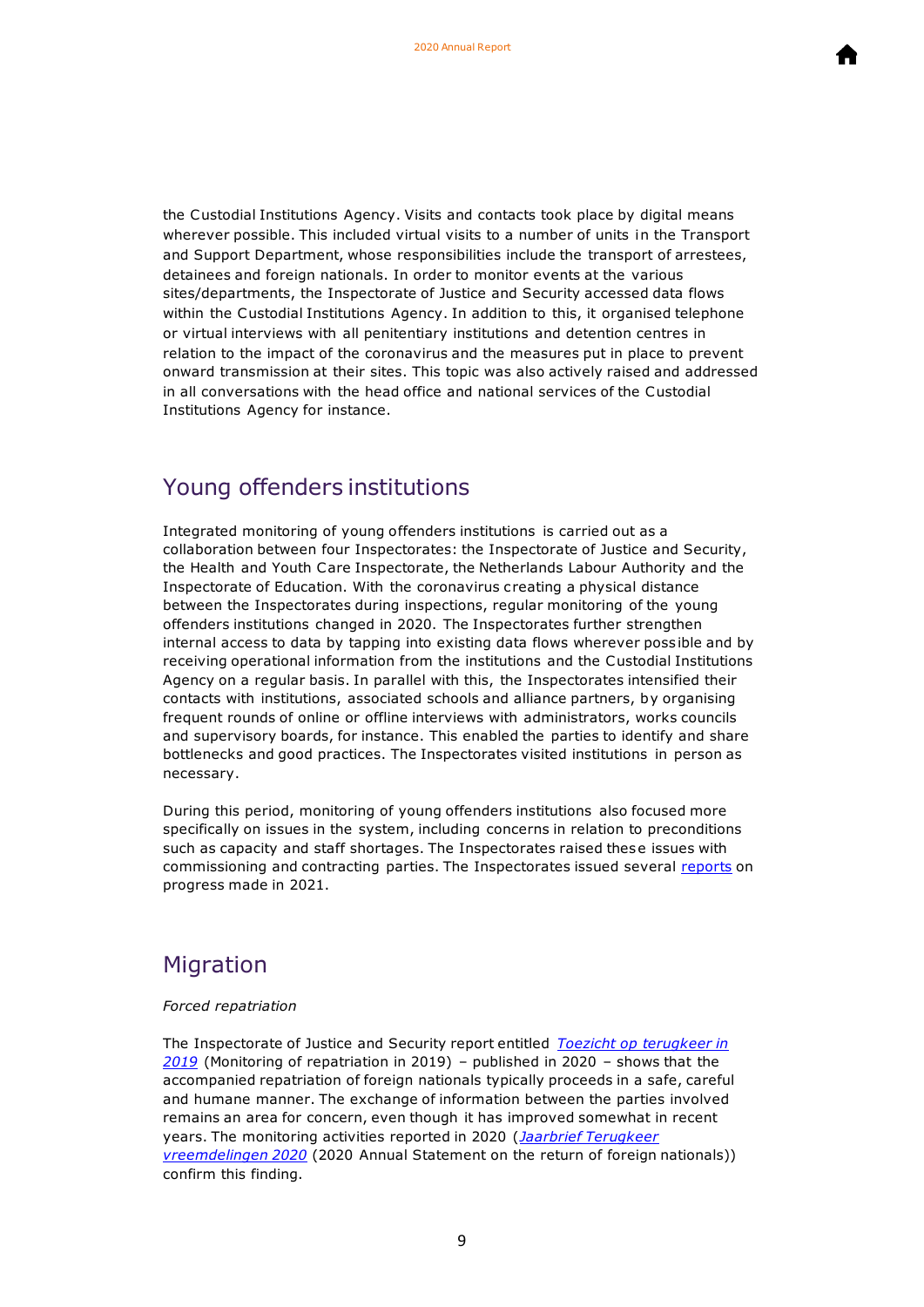Table [of](#page-1-0)  [conte](#page-1-0)



The Dutch NPM is made up of all organisations with a supervisory or advisory role in the area of people whose freedom has been restricted. The members of the NPM jointly hold all authorisations required of NPMs under the UN Convention against Torture and other Cruel, Inhuman or Degrading Treatment or Punishment (OPCAT).<sup>2</sup> All members have their own duties, responsibilities and competences in accordance with the law. Some organisations do not take part in the NPM's periodic consultations.

The following organisations take part in the NPM consultations:

- the Inspectorate of Justice and Security (which also serves as coordinator of the NPM network);
- the Health and Youth Care Inspectorate;
- the Commissions of Oversight for Penitentiary Institutions;  $3$
- the Commissions of Oversight for Police Custody;<sup>4</sup>
- the Detention Areas Supervisory Commission of the Royal Netherlands Marechaussee.<sup>5</sup>

The overview in Appendix I describes the competences of the various individual organisations.

The organisations work together in areas where their supervisory competences overlap. The NPM organisations carry out their monitoring activities on the basis of existing assessment frameworks. The principles on the prevention of torture or other cruel, inhuman or degrading treatment or punishment are a standard component of these assessment frameworks.

#### *Exploratory study into the implementation of the NPM*

The 2019 Annual Report referenced an ongoing exploratory study into the question whether the current implementation of the NPM is still the right one. The NPM is contributing to this exploratory study by sharing the experiences gained in its

j

 $2$  P arliamentary P apers TK 3 3826, N o. 18

The sounding board group of the Commissions of Oversight for Penitentiary I nstitutions represents the C ommissions of Oversight during NPM meetings.

The N ational Centre for the Commissions of O versight for P olice Custody represents the Commissions of O versight during NPM meetings.

 $5$  The Commission was reinstated at the end of 2017 with three new members. A fourth member joined in early 2019.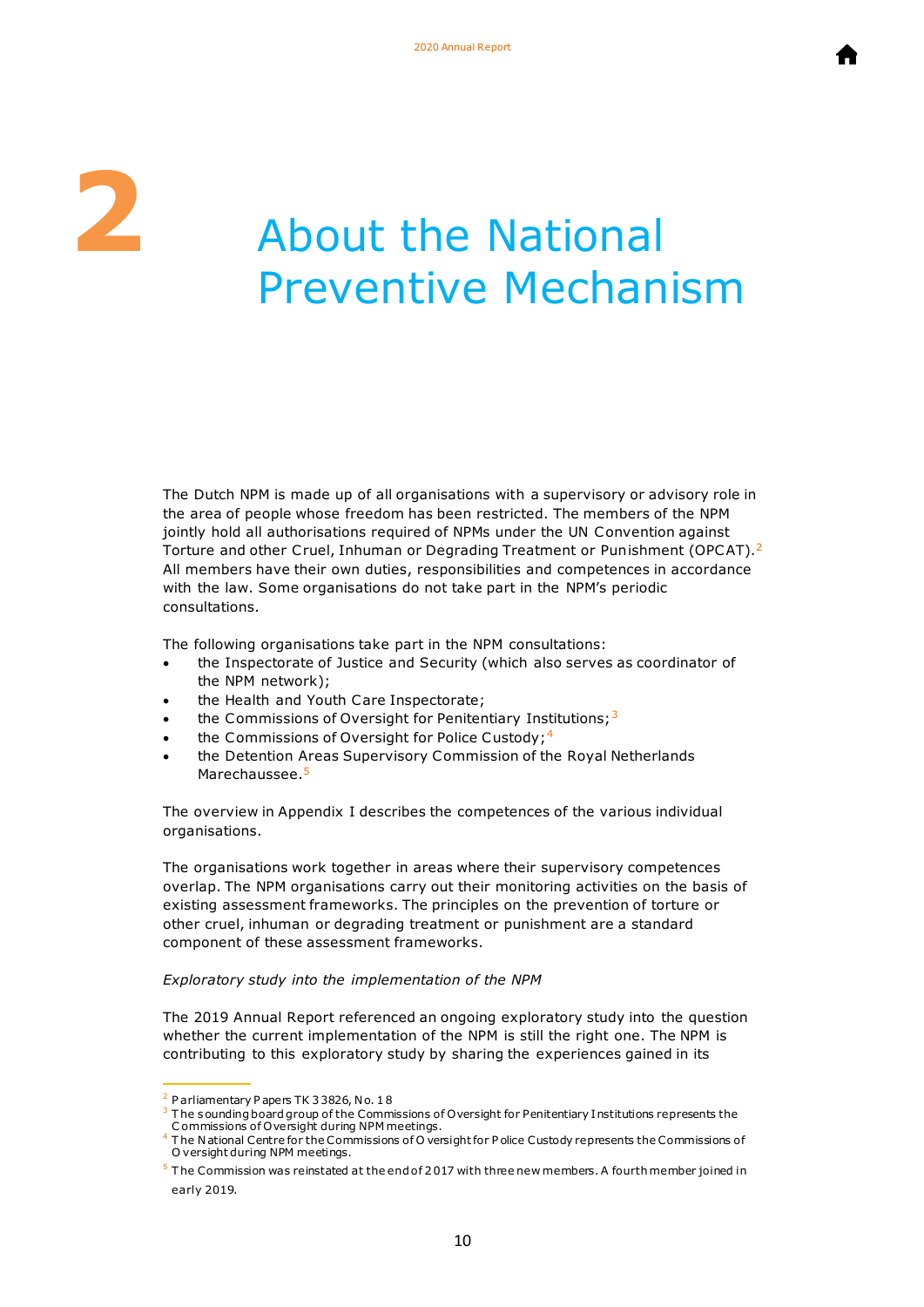

blended composition, as well as by sharing thoughts on alternative set-ups for the NPM that would reflect the OPCAT even better. Whilst the Ministry of Justice and Security has discussed an alternative implementation with stakeholders, the Minister for Legal Protection has not yet made any changes to the design of the NPM. The organisations forming part of the NPM will continue their monitoring activities and advisory tasks in the meantime.

# Activities in 2020

Activities relating to the restriction and deprivation of freedom are partly carried out within the context of the members' NPM duties. Further information on their activities outside of the above themes can be found in the separate annual reports of the various organisations.

|  |  |  |  |  | Tabel a. Activities in relation to restrictions of freedom and deprivation of liberty |  |
|--|--|--|--|--|---------------------------------------------------------------------------------------|--|
|--|--|--|--|--|---------------------------------------------------------------------------------------|--|

| Inspectorate of Justice and<br>Security                                            | 2020 Annual Report                                                                                          |
|------------------------------------------------------------------------------------|-------------------------------------------------------------------------------------------------------------|
| <b>Health and Youth Care</b><br>Inspectorate                                       | 2020 Annual Report                                                                                          |
| Commissions of Oversight for<br>Penitentiary Institutions                          | Sounding board group annual report<br>Annual reports of the individual<br>$\bullet$<br>commissions for 2020 |
| <b>Commissions of Oversight for</b><br>Police Custody                              | Annual reports of the individual commissions<br>and National Centre for 2020                                |
| Detention Areas Supervisory<br>Commission of the Royal<br>Netherlands Marechaussee | 2020 Annual Report                                                                                          |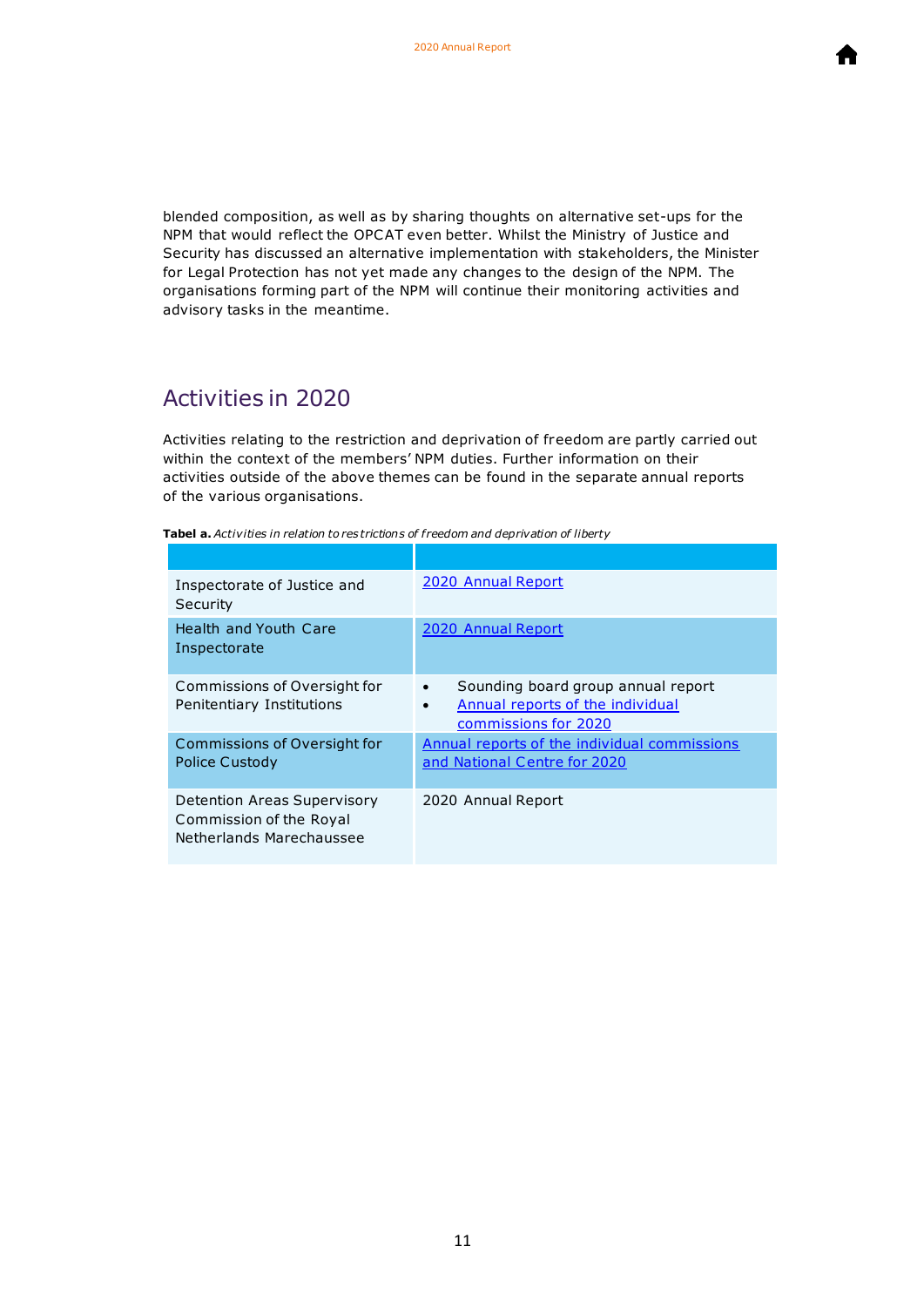

# **I** Appendix NPM consultation member profile matrix

Table [of](#page-1-0)  [conte](#page-1-0)

| Location <sup>12</sup>                                        | Inspectorate of Justice<br>and Security | Health and Youth Care<br>Inspectorate | Commission of<br>$\overline{13}$<br>Oversight for<br>Penitentiary<br>计开始 | Oversight for Police<br>Commission of<br>Custody | Commission of the<br>Royal Netherlands<br>Detention Areas<br>Marechaussee<br>Supervisory |
|---------------------------------------------------------------|-----------------------------------------|---------------------------------------|--------------------------------------------------------------------------|--------------------------------------------------|------------------------------------------------------------------------------------------|
| Prison system                                                 | $\vee$                                  | $\vee$                                | $\vee$                                                                   |                                                  |                                                                                          |
| Young offenders institutions                                  | $\vee$                                  | $\vee$                                | $\vee$                                                                   |                                                  |                                                                                          |
| Forensic care institutions criminal law                       | $\vee$                                  | $\vee$                                | $\vee$                                                                   |                                                  |                                                                                          |
| Forensic care institutions civil law                          |                                         | $\vee$                                | $\vee$                                                                   |                                                  |                                                                                          |
| Detention centres for foreign nationals                       | $\vee$                                  | $\vee$                                | $\vee$                                                                   |                                                  |                                                                                          |
| Aftercare institutions for former detainees                   | $\vee$                                  | $v^{14}$                              | $\vee$                                                                   |                                                  |                                                                                          |
| Police custody <sup>15</sup>                                  | $\vee$                                  | $\vee$                                |                                                                          | $\vee$                                           |                                                                                          |
| Detention areas of the Royal Netherlands                      | $\vee$                                  | $v^{14}$                              |                                                                          |                                                  | V <sup>16</sup>                                                                          |
| Marechaussee                                                  |                                         |                                       |                                                                          |                                                  |                                                                                          |
| Military detention areas (Stroe)                              | $\vee$                                  | $v^{14}$                              | $\vee$                                                                   |                                                  |                                                                                          |
| Secure mental health care institutions criminal law           | $\vee$                                  | $\vee$                                |                                                                          |                                                  |                                                                                          |
| Secure mental health care institutions                        |                                         | $\vee$                                |                                                                          |                                                  |                                                                                          |
| civil law                                                     |                                         |                                       |                                                                          |                                                  |                                                                                          |
| Secure youth care institutions (Youth Care Plus)<br>civil law |                                         | $\vee$                                |                                                                          |                                                  |                                                                                          |
| Police transportation within the Netherlands                  | $\vee$                                  | $v^{14}$                              |                                                                          | $\vee$                                           |                                                                                          |
| Transportation within the Netherlands                         | $\vee$                                  | $v^{14}$                              | $v^{17-18}$                                                              |                                                  |                                                                                          |
| <b>Transportation and Support Service</b>                     |                                         |                                       |                                                                          |                                                  |                                                                                          |
| Transportation to other countries (by air)                    | $\vee$                                  | $v^{14}$                              |                                                                          |                                                  |                                                                                          |
| Secure care retirement homes                                  |                                         | $\vee$                                |                                                                          |                                                  |                                                                                          |
| Secure disabled care facilities                               |                                         | $\vee$                                |                                                                          |                                                  |                                                                                          |
| The Hague International Criminal Court <sup>19</sup>          |                                         |                                       |                                                                          |                                                  |                                                                                          |

*Note: see the next page for footnotes.*

12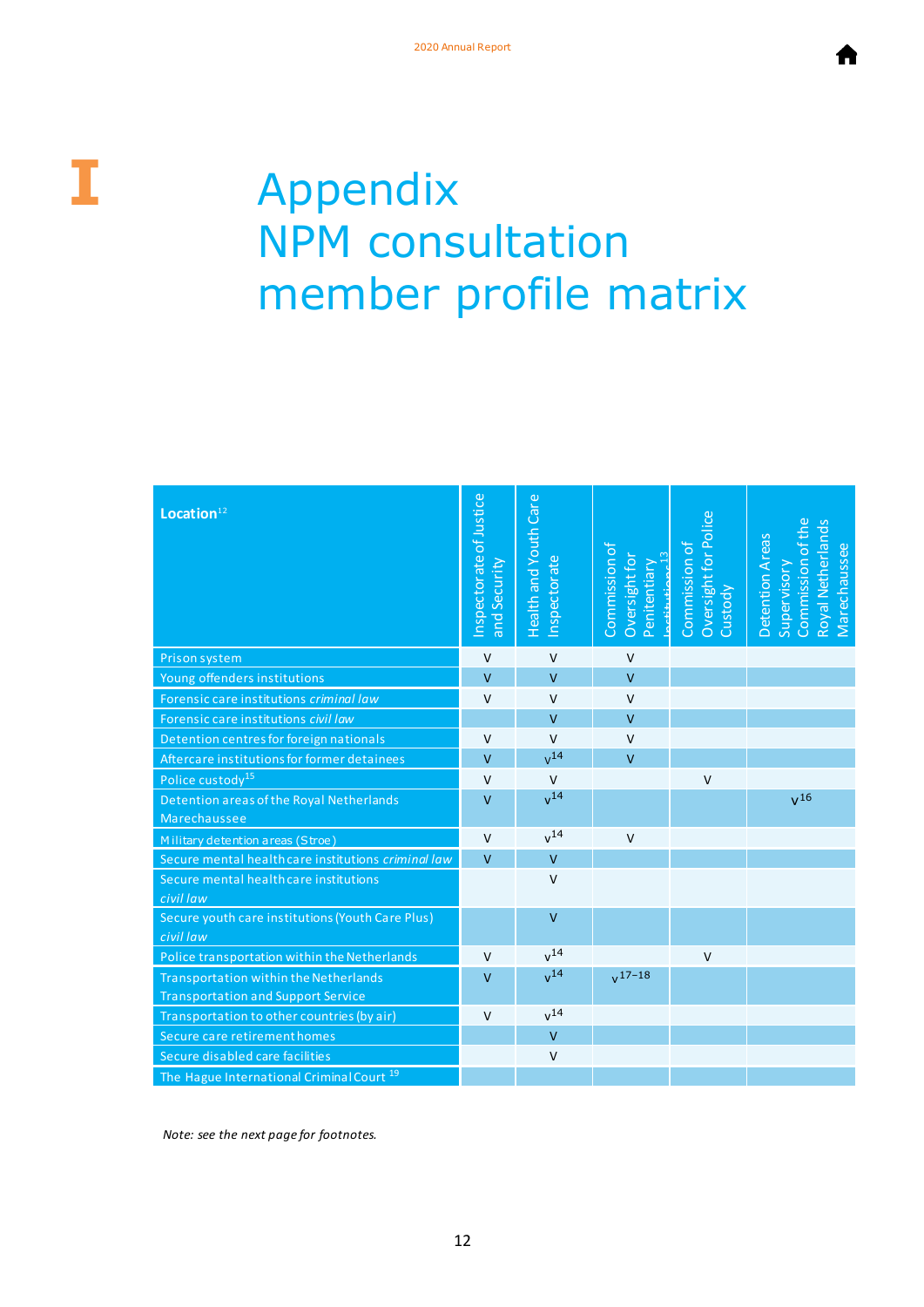2020 Annual Report

Table [of](#page-1-0)  [conte](#page-1-0)



<sup>13</sup> The Commission of Oversight also has a judicial function.

<sup>&</sup>lt;sup>14</sup> The Health and Y outh Care I nspectorate monitors locations where care is provided or withheld.

<sup>&</sup>lt;sup>15</sup> Includes court police and railway police holding locations and mobile police detention complexes. <sup>16</sup> T he Detention Areas Supervisory Commission of the Royal Netherlands Marechaussee monitors all detention areas managed and used by the Royal Netherlands Marechaussee. I n accordance with new working agreements from October 2018, this Commission monitors cells leased by the Royal Netherlands M arechaussee at the Schiphol Criminal Justice Complex and the waiting rooms in the c ourt section of this c omplex where the Royal N etherlands M arechaussee acts in the c apacity of c ourt police. T he Detention A reas Supervisory Commission does not handle complaints. C omplaints relating to actions by Royal

Dutch Marechaussee employees are handled by the Defence Complaints Commission.<br><sup>17</sup> A s pecial Commission of O versight has also been established for the Transport and Support Service. This C ommission c arries out monitoring activities and makes recommendations, but does not handle

c omplaints. C omplaints are handled by the relevant penitentiary institution's Commission of O versight. <sup>18</sup> The Commission of Oversight for the Transport and Support Service does not monitor the Transferium.

<sup>&</sup>lt;sup>19</sup> The Red Cross is responsible for monitoring the conditions and treatment of those who have been inc arcerated.